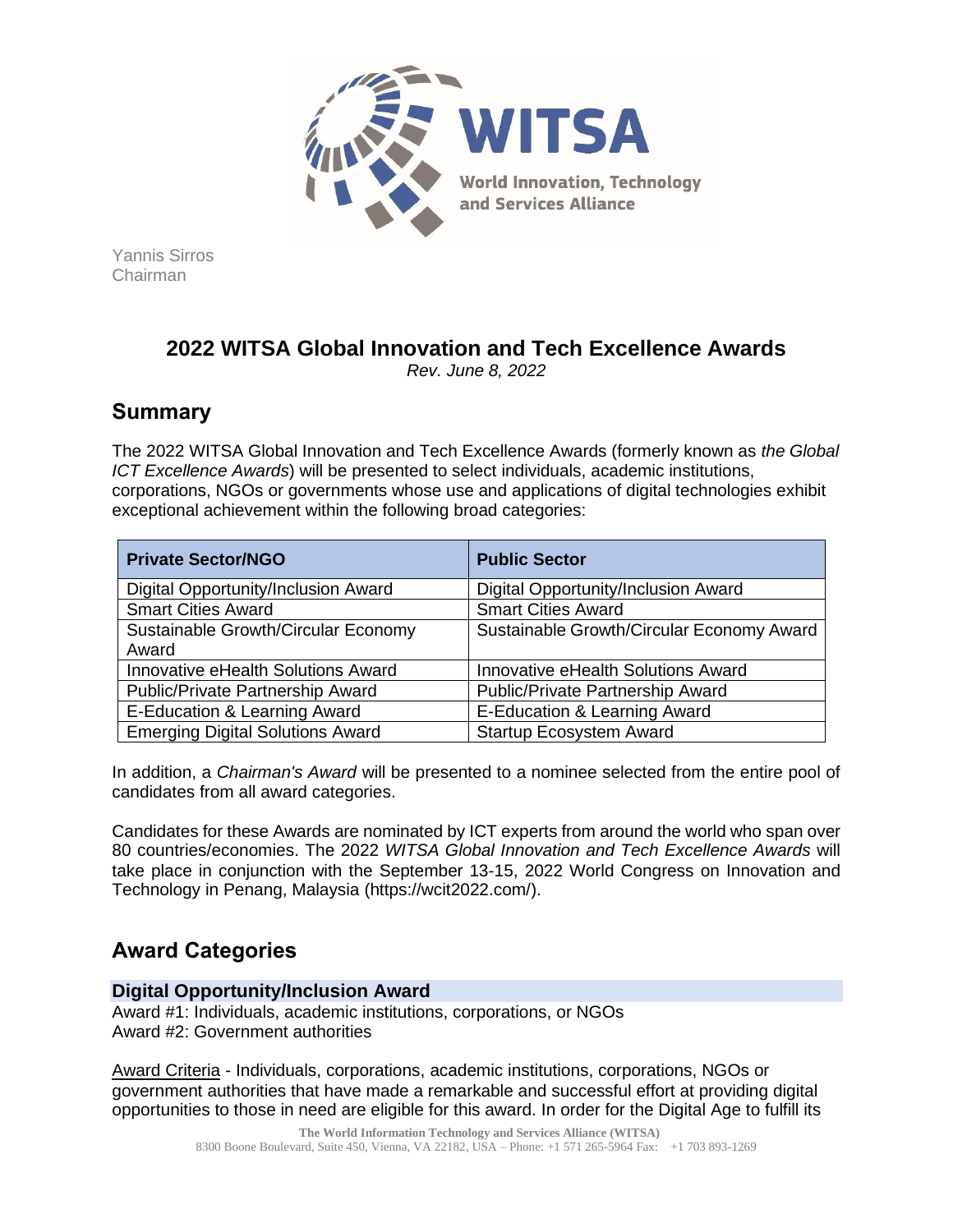promise, it must consider the unique challenges faced by diverse populations. Examples could include deployment of ICTs and Internet access among inner city populations, or in towns, rural areas or cities in developing and least-developed countries. This award also includes programs and initiatives that aid people with disabilities and others who face longstanding barriers to social inclusion. Digital Inclusion is defined as the "ability of individuals and groups to access and use information and communication technologies (ICTs). Digital inclusion encompasses not only access to the Internet but also the availability of hardware and software; relevant content and services; and training for the digital literacy skills required for effective use of ICTs."<sup>1</sup>

This award recognizes solutions enabling accessibility for those individuals who have traditionally not benefited from ICT. This award also seeks innovative solutions that create meaningful employment through ICT for those who have traditionally been underrepresented in the labor force. Of particular interest to WITSA are applications that embed inclusion and accessibility in the original design as opposed to retrofitting existing applications.

### **Smart City Award**

Award Criteria: A smart city is an urban area that uses different types of electronic methods and sensors to collect data. Insights gained from that data are used to manage assets, resources and services efficiently; in return, that data is used to improve the operations across the city (ref. Wikipedia). This includes data collected from citizens, devices, buildings and assets that is then processed and analyzed to monitor and manage traffic and transportation systems, power plants, utilities, water supply networks, waste, crime detection, information systems, schools, libraries, hospitals, and other community services. The smart city concept integrates information and communication technology (ICT), and various physical devices connected to the IoT (Internet of things) network to optimize the efficiency of city operations and services and connect to citizens.

Smart city technology allows city officials to interact directly with both community and city infrastructure and to monitor what is happening in the city and how the city is evolving. ICT is used to enhance quality, performance and interactivity of urban services, to reduce costs and resource consumption and to increase contact between citizens and government. Smart city applications are developed to manage urban flows and allow for real-time responses. A smart city may therefore be more prepared to respond to challenges than one with a simple "transactional" relationship with its citizens.

**Award #1: Corporations**: This award will recognize outstanding Smart City industry solutions, including in digital administration, best industry solutions in civic and community engagement and transparency, including Open Data, city portals, and emergency services, best industry initiatives in the area of digital equity and accessibility including technologies for disability compliance, innovations in accessibility services, public Wi-Fi, and other projects focused on underserved communities, automation and systems integration to measure, monitor, control, and optimize building operations and to use energy in the most efficient and cost-effective way, reducing challenges and costs related to water stress, systemic inefficiency, and water loss while improving asset management and customer services, industry initiatives in the field of transportation, including autonomous cars, connected vehicles, and smart public transit, smart parking, smart infrastructure, intelligent traffic management, multi-modal transport hubs, journey planning and ride-hailing/ride-sharing services.

**Award #2: Government authorities** This award will recognize outstanding Smart City government projects, including the best projects in digital administration, best projects in civic

**<sup>1</sup>** [https://www.imls.gov/assets/1/AssetManager/BuildingDigitalCommunities\\_Framework.pdf](https://www.imls.gov/assets/1/AssetManager/BuildingDigitalCommunities_Framework.pdf)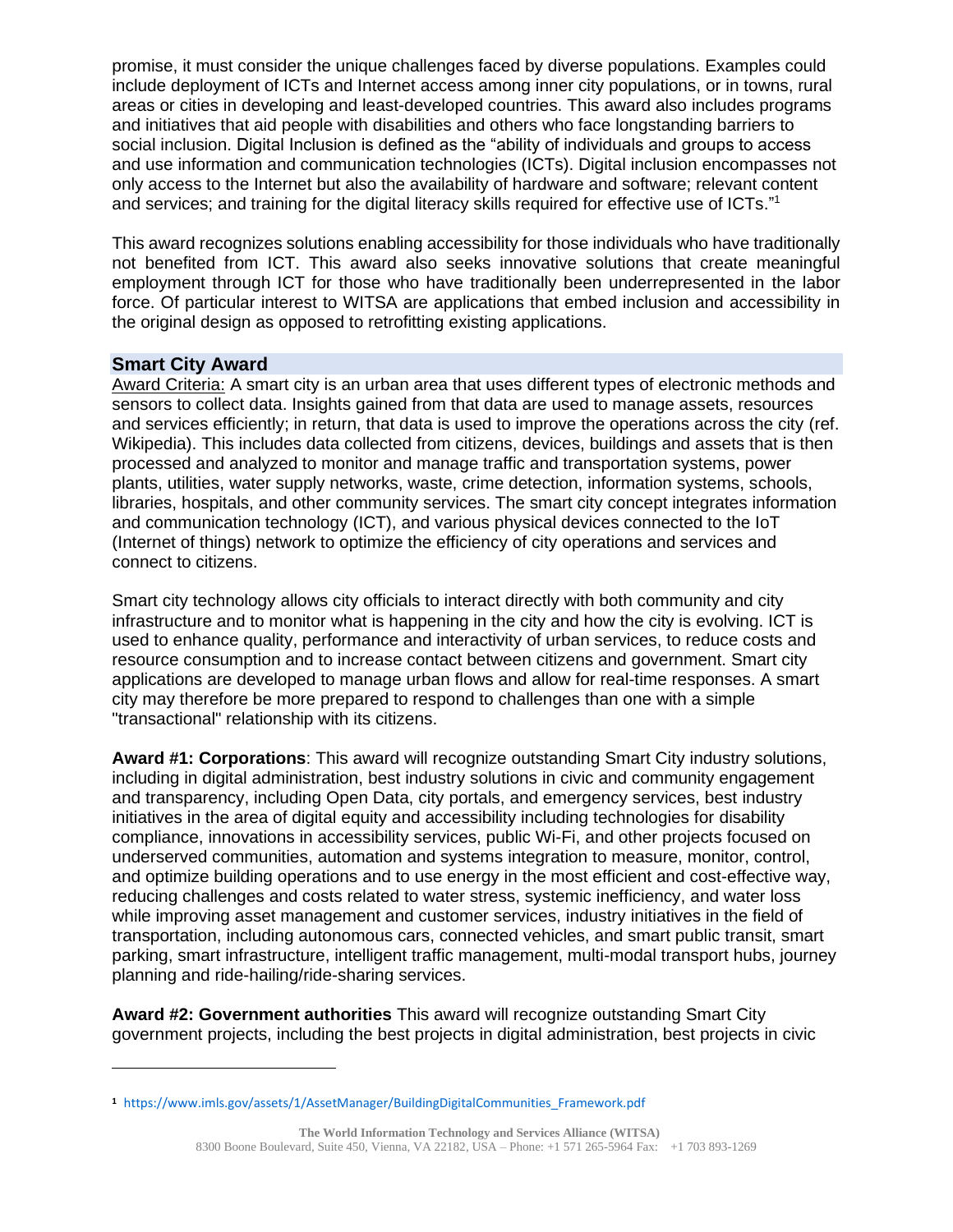and community engagement and transparency, including Open Data, city portals, and emergency services, best initiatives in the area of digital equity and accessibility including technologies for disability compliance, innovations in accessibility services, public Wi-Fi, and other projects focused on underserved communities, automation and systems integration to measure, monitor, control, and optimize building operations and to use energy in the most efficient and cost-effective way, reducing challenges and costs related to water stress, systemic inefficiency, and water loss while improving asset management and customer services, initiatives in the field of transportation, including autonomous cars, connected vehicles, and smart public transit, smart parking, smart infrastructure, intelligent traffic management, multimodal transport hubs, journey planning and ride-hailing/ride-sharing services.

### **Sustainable Growth/Circular Economy Award**

Award #1: Individuals, academic institutions, corporations, or NGOs Award #2: Government authorities

Award Criteria-There is an urgent need for transition to a more sustainable and circular sociotechnical systems - now is the best time when we can witness how the health of the planet is connected to the human well-being and vice versa. The most accepted definition of the sustainability is defined by the Brundtland Commission in 1987; sustainability is seen as "development that meets the needs of the present without compromising the ability of future generations to meet their own needs". Circular Economy (CE) can be defined as a regenerative system in which resource input and waste, emission, and energy leakage are minimized by slowing, closing, and narrowing material and energy loops. This can be achieved through longlasting design, maintenance, repair, reuse, remanufacturing, refurbishing, and recycling.

As the UN's 2030 deadline for change fast approaches, we explore what role the circular economy has to play in mitigating the impacts of climate change and how the technology industry can learn from it. It is a popular idea as it places an emphasis on designing out waste and pollution, thus keeping products in use for longer and facilitating the regeneration of natural systems. Now, as the world faces an imminent climate crisis, the IT and technology industries are starting to sit up and notice. ICT systems have influenced every aspect of modern life and the CE is no exception. Cutting-edge technologies, such as big data, cloud computing, cyberphysical systems, internet of things, virtual and augmented reality, and blockchain, can play an integral role in the embracing of CE concepts and the rollout of CE programs by governments, organizations, and society as a whole. Many countries are advancing circular electronics initiatives to encourage longer product lifetimes, but legal, policy, and economic support must exist for an open repair environment to motivate consumers to opt for repair over replacement.

This award will recognize Individuals, academic institutions, corporations, NGOs or governments that adopt effective and innovative local, regional or global initiatives that promote local production and use, local renewable energy sources, and adoption of circular and participatory practices for circularity in digital devices, software, internet access and services.

#### **Innovative eHealth Solutions Award**

Award #1: Individuals, academic institutions, corporations, or NGOs Award #2: Government authorities

Award Criteria- This Award recognizes Individuals, healthcare institutions, academic institutions, corporations, NGOs or governments that have made remarkable and successful efforts at utilizing ICTs as a tool to promote health and health care such as telehealth, mHealth (mobile health), eHealth or through eLearning, electronic health records, big data, legal frameworks, or social media. Solutions utilized may range from provision of information to keep citizens healthy, to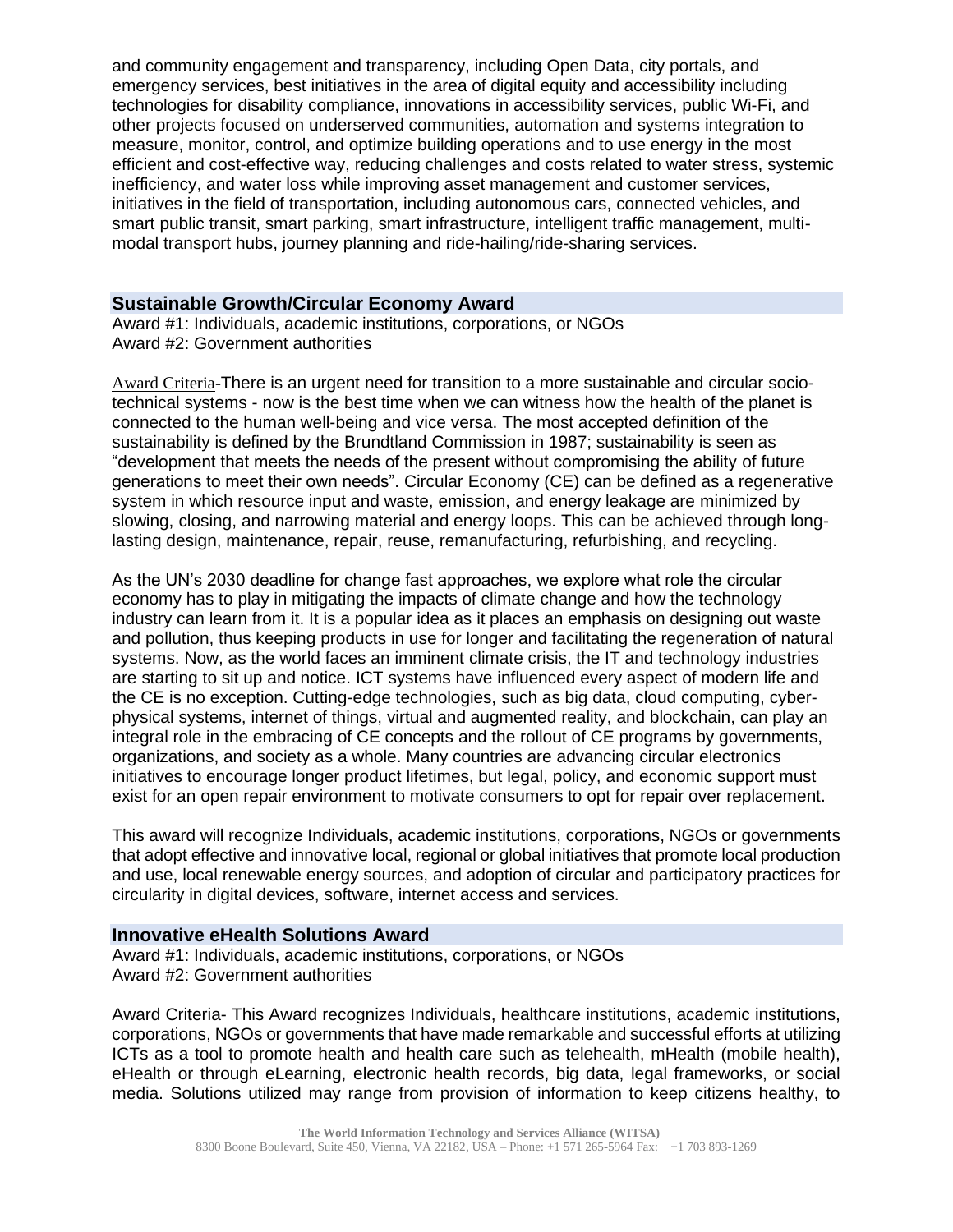support for public health in communities, care and support systems in health facilities, and from all the above the data needed to inform management and policymakers.

This award also recognizes any companies, individuals, NGOs or other entities who successfully develop or utilize information and communications technology, artificial intelligence, big data or other innovative technologies in the fight against COVID-19. Examples of solutions include vaccine distribution/logistics, vaccine digital certification or other telehealth apps, as well as technologies and solutions which enable productive and safe workspace in the "new normal".

#### **Public/Private Partnership Award**

Award #1: Private sector/corporations Award #2: Government authorities

Award Criteria: This award recognizes successful partnerships between government and private sector entities in ICT. Public-private partnerships (PPPs) are a mechanism for government to procure and implement public information infrastructure and/or services using the resources and expertise of the private sector. Where governments are facing ageing or lack of infrastructure and require more efficient services, a partnership with the private sector can help foster new solutions and bring finance. PPPs combine the skills and resources of both the public and private sectors through sharing of risks and responsibilities. This enables governments to benefit from the expertise of the private sector, and allows them to focus instead on policy, planning and regulation by delegating day-to-day operations.

PPPs can also help address longstanding barriers to the inclusion of persons with disabilities and the intersection with technological advancements, mitigate the negative effects from trade and technology change, as well as combatting cybercrime by leveraging multi-stakeholder partnerships to drive durable solutions and improve cooperation with industry and other stakeholders through information sharing initiatives, capacity-building programs, by employing responsible and equitable security vulnerability disclosure and remediation practices, and by jointly fostering technology innovations and investments that address global security challenges.

Other areas of private-public partnerships include new partnership opportunities with the ICT sector to deliver the technological transportation breakthroughs of tomorrow. PPPs can also help develop Local Innovation Ecosystems: The success of innovations often depends on the strength and development of the local innovation ecosystem, and public-private partnerships as government tools can effectively build ecosystems in a short period of time.

WITSA will grant one award to a government authority that has successfully procured and implemented public information infrastructure and/or services using the resources and expertise of the private sector. An award will also be given to a corporation that has successfully utilized information technology or solutions and innovation to help government carry out large-scale projects.

#### **E-Education & Learning Award**

Award #1: Individuals, academic institutions, corporations, or NGOs Award #2: Government authorities

Award Criteria: The Digital Age is requiring new sets of skills, and adoption of new models of public education that emphasize coding, programming and computer science must be adopted. Contrary to popular belief, the digital gap is widening, putting pressure on countries to catch up. Public education must adopt new approaches to lifelong learning. This award will be given to the best electronic learning project. We seek any innovative new technological tool, or any project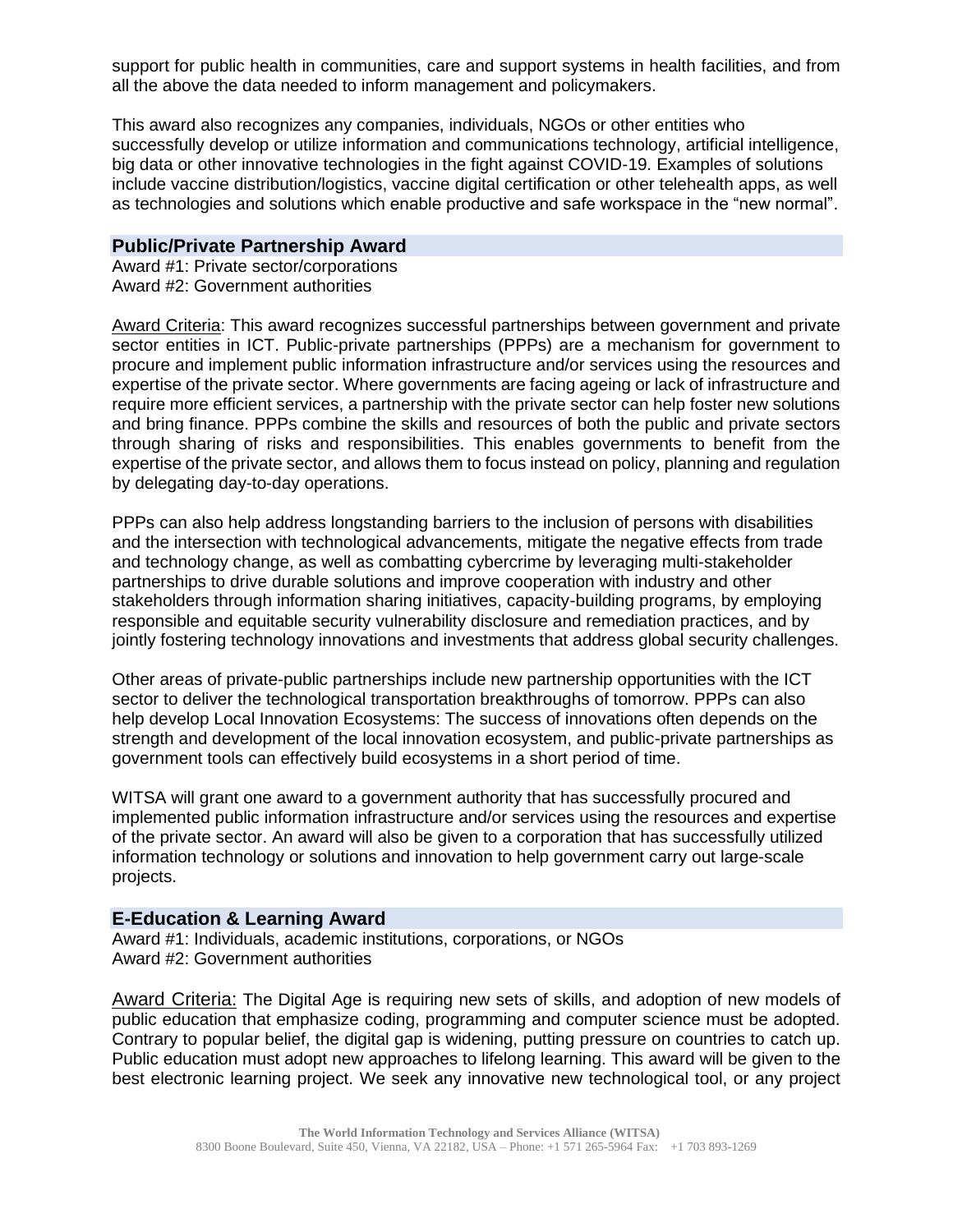that uses existing electronic learning tools in an innovative way. Such projects should facilitate and support learning through the use of information and communications technology.

#### **Emerging Digital Solutions Award**

The Emerging Digital Solutions winner is selected for their proven and scalable innovative digital solutions capable of transforming the wellbeing, prosperity, connectivity or productivity of others around the world.

This award will take into consideration the successful application of ICT in such areas as humanitarianism, health, social awareness and justice, rule of law, sustainable growth, business and commerce, health care, education, as well as the effective delivery of public services and transparency.

The Emerging Digital Solutions program recognizes early-stage or veteran companies whose solutions are new, and scalable to other locations throughout the world. The Emerging Digital Solutions program is looking for solutions that can be presented to interested policy makers, investors, corporations and social stakeholders with the potential to boost its development and deployment, aiming to significantly impact individuals, groups and societies.

#### **Startup Ecosystem Award**

Governments often play in important role in countries that have a successful startup ecosystem. When we think of startups and a great startup culture, we only imagine the crucial role that entrepreneurs play. But governments in startup economies have progressively played a critical role in developing a startup culture by creating better policies, reducing tax burden, easing migration of talented workers, having developed infrastructure, etc. Governments have also encouraged a culture of innovation and research by creating programs and educational institutions to create talent and tech developments in an economy. Such governments that have adapted with the times and encouraged startup development have helped raise the standard of living and economies of their countries.

Also, governments must be aware that they need to provide more support locally not centrally. Hence, most state governments play an important role in executing policies and building a local startup ecosystem.

This award will recognize a government authority that has succeeded in making their startup ecosystems successful.

## **Nomination Process**

The WITSA Secretariat will supply a *Nomination Form* and instructions to all WITSA members. Each WITSA member association will be entitled to nominate a maximum of *three candidates in each award category*.

## **Award Winner Selection Process**

**Awards Committee**: There will be one (1) WITSA Awards Committee governing the selection of winners in all award categories. The Committee shall be Chaired by the WITSA Secretary General. Members of the Committee will be selected by the WITSA Secretariat and will consist of independent, non-affiliated experts from industry, governments and academia.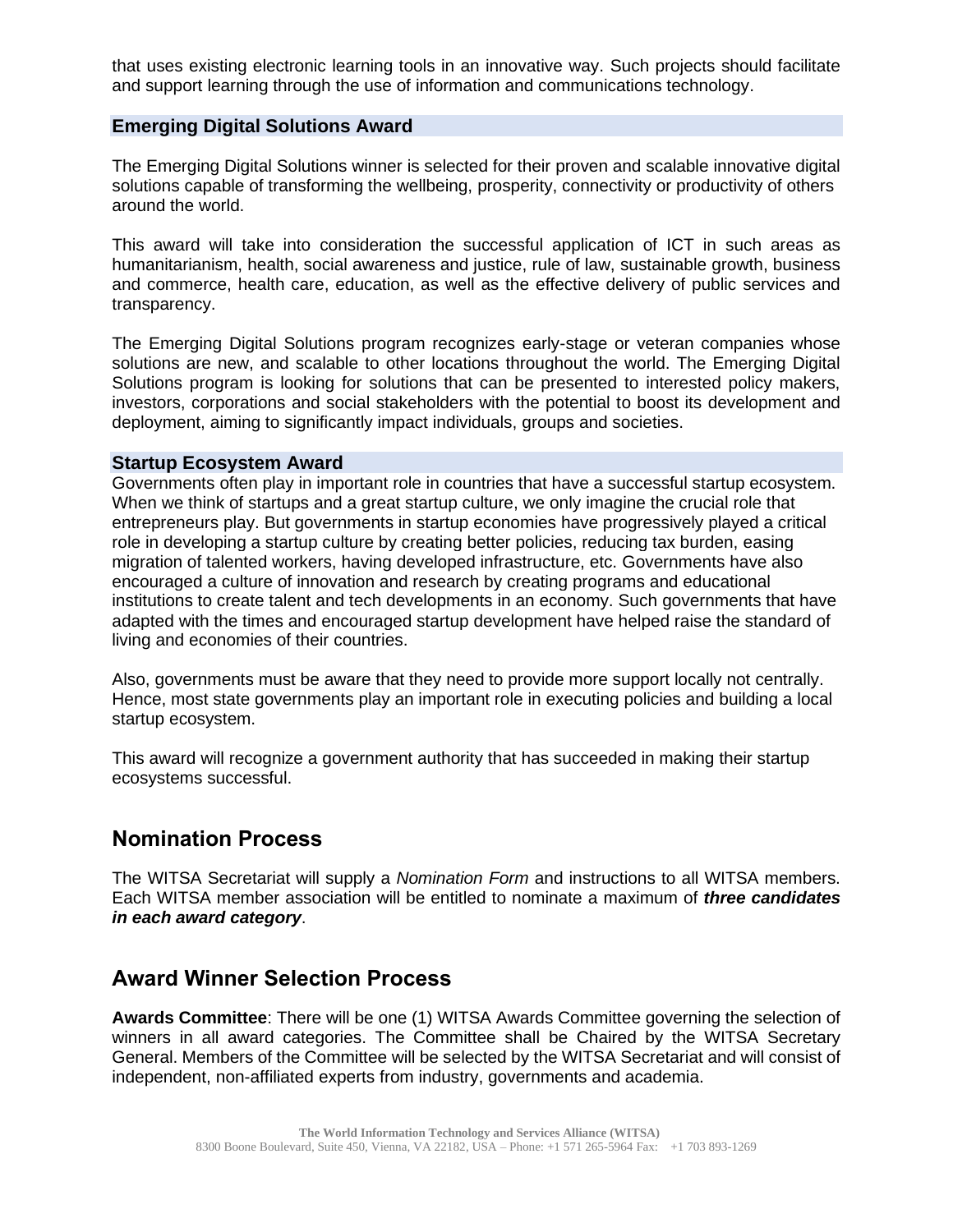**Awards Committee Guiding Principles**: The Committee Chairman shall chair all meetings. The Committee will be responsible for selecting one winner for each of the award categories. The Chairman's Award will be selected by the WITSA Chairman, exclusively.

**WITSA Office**: The WITSA Secretariat's office shall be responsible for overseeing and coordinating the activities of the Committee and will ensure that the Guiding Principles governing the awards are properly adhered to by the Committee.

The Office will announce all the Award Winners to WITSA members.

### **Selection Committee Judging/Scoring Methodology**:

The general judging criteria and weighting:

| <b>Judging Criteria</b>                        | Weighting |
|------------------------------------------------|-----------|
| Global Impact/Potential                        | 30%       |
| Scalability                                    | 30%       |
| <b>Innovative Features and Functionalities</b> | 10%       |
| <b>Proven Solution</b>                         | 30%       |

Judges will then score each nominee on each of the criteria above from 1 (being the worst) to 5 (being the best)



The WITSA Office will calculate and rank the nominees based on the total scores received. The highest score will then be the winner for that category.

*Judging*: Using the judging criteria listed above, the Committee members will rate all the nominees such that a complete ranking of candidates in each award category can be determined.

**Conference call**: A conference call of the Committee will be held after the ratings have been received. During the call, committee members will share impressions and concerns with regard to the finalists.

The top scoring candidate following the voting may be declared the winner; however, committee members will have a great deal of latitude in reviewing and making final decisions. Whenever possible, geographic diversity should be promoted among the award categories.

The judges may also decide to award several merit recipients in a given award category. Merit winners will be awarded Merit Certificates and will be recognized during the World Congress as a group.

The Committee Chairman will determine if a second round of voting and conference call is warranted.

**Chairman's Award:** The Committee will make a recommendation to the Chairman for the Chairman's Award; however, the final selection will be made by the chairman.